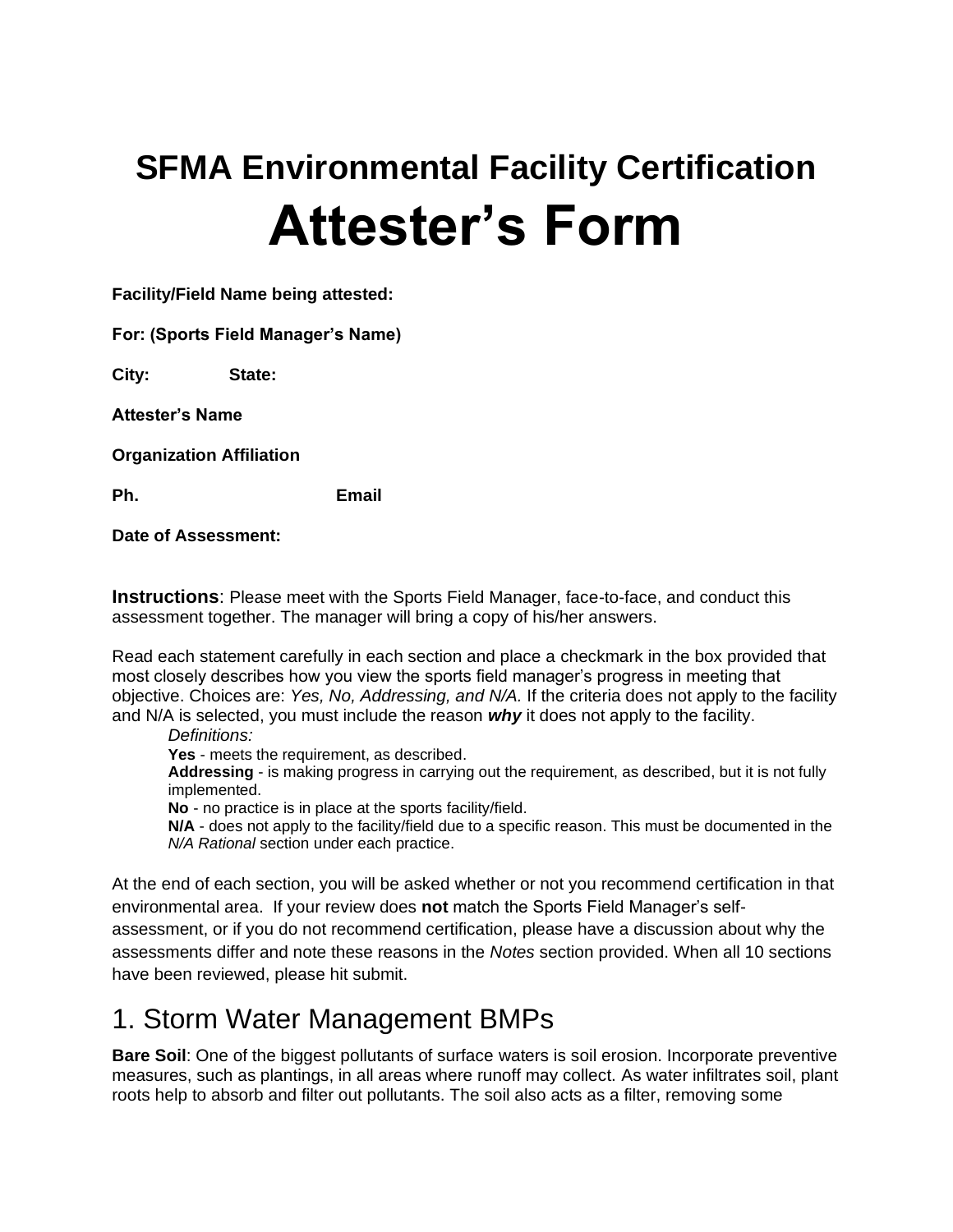pollutants. Use silt fences around bare areas to prevent runoff during construction or establishment periods. Control erosion of bare soil by mulching, seeding/sodding or using a compost blanket.

#### *Q: Are bare soil areas being addressed?*

**Non-Point Source Control:** Source control BMPs include any measures that prevent and/or minimize pollution from contaminating stormwater. Examples include trash enclosures, hazardous material storage structures, covered loading docks and work areas, and emergency response plans for spills.

#### *Q: Do you implement the following at your facility:*

*SDS? Spill Kits? Spill Response Plan? Are storage areas/bins for top-dress sand, infield mix, topsoil, etc., covered to limit contact with rain and prevent* material from entering stormwater runoff?

**Stormwater Runoff Collection Areas Management:** The best way to reduce stormwater impact is to use practices that treat, store, and manage runoff before it can affect surrounding bodies of water. Methods include:

- Infiltration trenches/grassy swales
- Retention/detention basins for pre/post construction
- Permeable pavements for parking areas
- Drainage diversion for roofs/parking lots
- Rain gardens/bioretention

#### *Q: Are you implementing and using BMPs to reduce stormwater impact to treat, store and manage runoff?*

*Additional best management practices can be found on the U.S. Environmental Protection Agency (EPA) website, [www.epa.gov.](http://www.epa.gov/) Each state has environmental regulations that could impact your sports facility, especially in the construction of new facilities relative to storm water and irrigation. Refer to your state's environmental department or municipal land agency for more information. Also reference SFMA Educational Bulletins under Environmental Stewardship: Best Management Practices to Reduce Stormwater Runoff and Pollution as your Sports Facility.*

| Recommend certification for Storm Water Management? | Yes $\Box$ | No [ |
|-----------------------------------------------------|------------|------|
|                                                     |            |      |

Notes:

# 2. Fertilization BMPs

Soil and plant tissue tests should be conducted on an annual or more frequent basis to help prevent over-application of nutrients to turfgrass and landscaped areas. State and local laws can affect your ability to apply phosphorus.

#### *Q: Conducts soil or plant tissue tests on an annual basis?*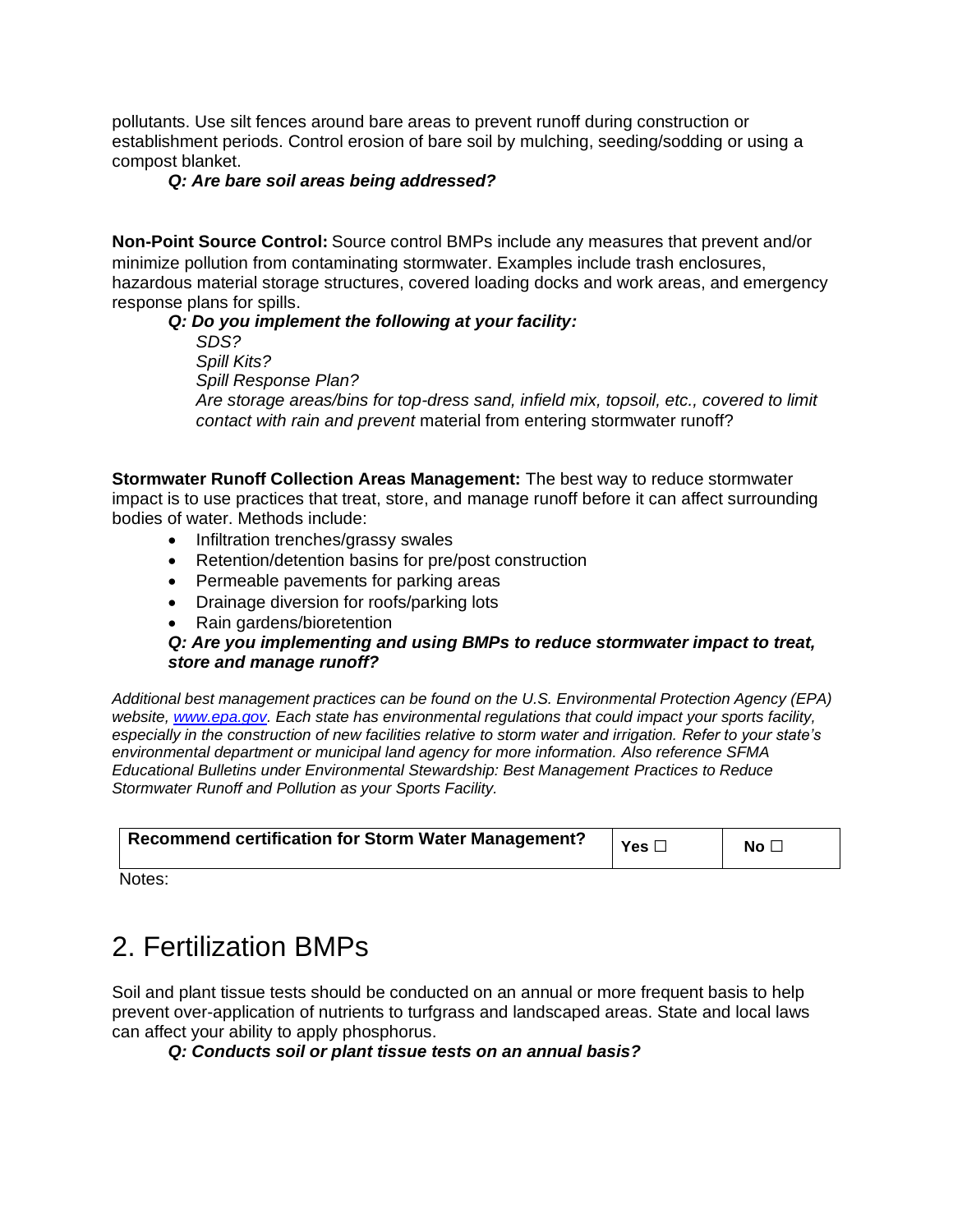#### *Q: Tests soil or plant tissue using appropriate methods to determine the amounts of nutrients needed?*

#### *Q: Plans the fertilizer program according to test recommendations?*

#### *Q: Knows state and local laws regarding phosphorus applications before applying it to turfgrass areas?*

The amount of fertilizer applied should be specific to that particular turfgrass use. For example, it would be applied differently to a heavily used soccer field versus its surrounding utility turfgrass areas. Fertigation has been shown to decrease the amount of water used for irrigation, reduces labor, chemical and energy costs for equipment and reduces runoff and leaching of nutrients. Slow-release fertilizers minimize environmental impacts and are less likely to enter storm water systems.

*Q: Applies the appropriate amount of fertilizer to each specific turfgrass area to maintain it to acceptable conditions?* 

*Q. Considers utilizing foliar applications, fertigation or frequent granular applications at lower rates?*

*Q: If applying granular/soluble fertilizer to bare soil, incorporates the fertilizer into the soil to reduce exposure of nutrients to storm water runoff?*

*Q: Uses slow-release fertilizers?* 

*Q: If granular fertilizers are applied to an area near an impervious surface (sidewalks, parking lots, warning tracks) ensures that any spillover is removed?*

*Q: Does not apply fertilizers on a windy day or before a heavy rainfall***?**

Sometimes more fertilizer is prepared than is used, and it will need to be disposed of in a way that does not impact the environment. Disposal methods for excess include spreading it at a secondary area that can use fertilization or storing it for future use.

#### **Q: Disposes of excess fertilizer and fertilizer containers safely?**

Additional best management practices can be found at SportsFieldManagement.org.

| <b>Recommend certification for Fertilization?</b> | $Y_{\text{ES}}$ | No l |
|---------------------------------------------------|-----------------|------|
| .                                                 |                 |      |

Notes:

# 3. Pesticides/Integrated Pest Management BMPs

The goal of Integrated Pest Management (IPM) is not to eliminate pests, but to manage pests at a tolerable level while avoiding environmental disruptions. In most cases an IPM approach is the most efficient and environmentally safe approach to pest control. IPM combines chemical and non-chemical control methods to reduce losses from pests.

**Q: Employs Integrated Pest Management strategies?**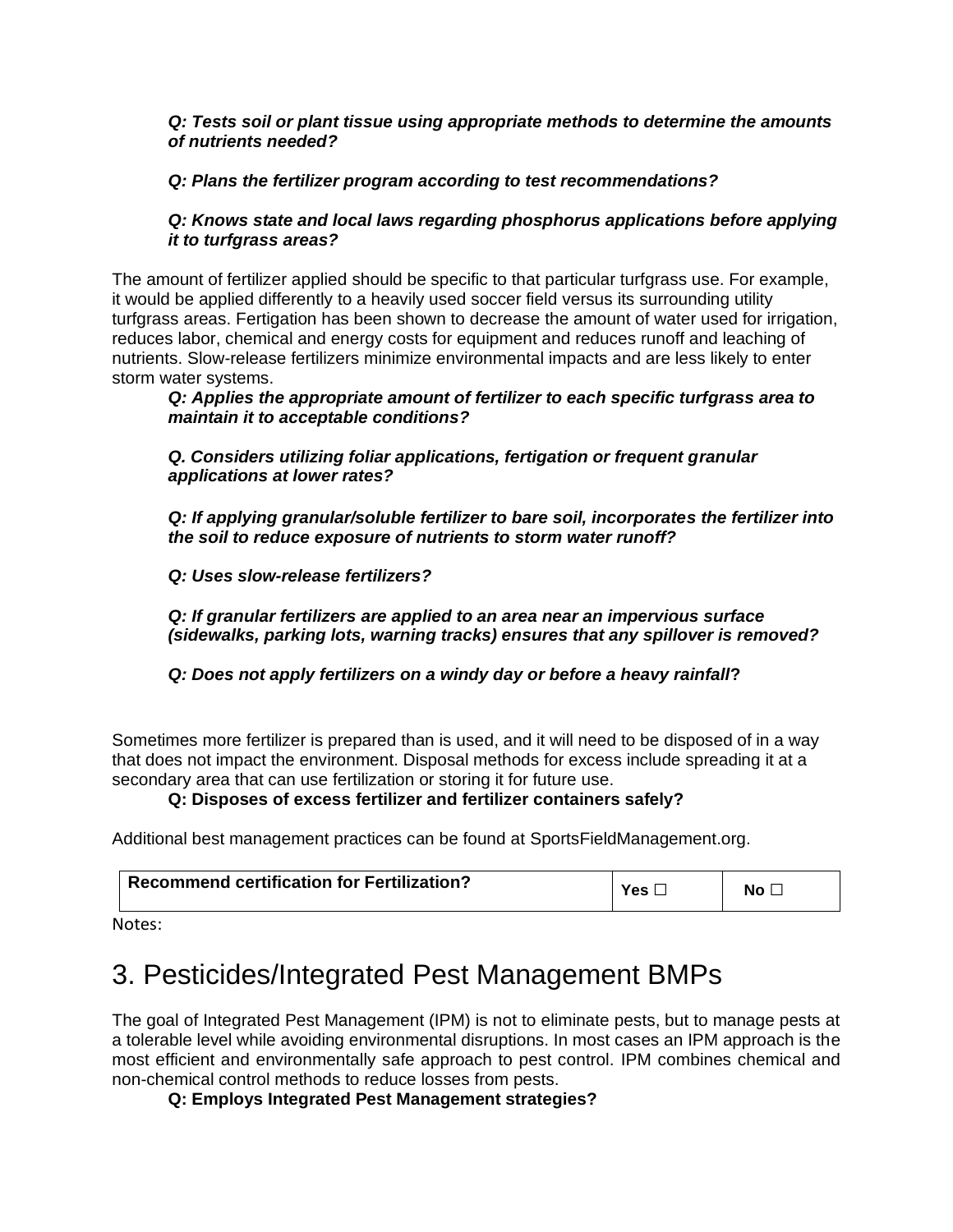**Q: Always applies pesticides in accordance with label recommendations?**

**Q: Loads, rinses and washes herbicide/pesticide products only in a designated containment facility?**

**Q: Keeps detailed and accurate records for each application?**

**Q: Mixes only the appropriate amount needed for each application?**

**Q: Always wears appropriate personal protective equipment (PPE) when using any pesticides?**

**Q: Sprays in the early morning, at dusk or low velocity wind days when wind speeds are usually the lowest?** 

**Q: Takes immediate action to handle all accidental pesticide spills and leaks?**

**Q: Has SDS available per state regulations?**

**Q: Has a Pesticide spill Control Station available on site?**

**Q: Has a Pesticide Spill Response plan?**

**Q: Has trained the staff on the Pesticide Spill Response plan?**

*Also reference SFMA Educational Bulletins under Environmental Stewardship: Developing an IPM Plan.*

| Recommend certification for Pesticides/IPM? | Yes. | Nο |
|---------------------------------------------|------|----|
| N <sub>0</sub>                              |      |    |

*Notes:*

# **4. Recycling BMPs**

Reducing, reusing and recycling can save resources, reduce pollution and benefit the community and environment. We should put forth the effort to reduce materials we use and recycling what we can to reduce the amount of waste entering landfills.

Environmental Stewardship for athletic facilities and maintenance operations includes reusing and recycling materials according to lawful and safe procedures.

**Q: Does your facility provide opportunity for staff to recycle waste products such as: paper, glass, aluminum, and plastic?**

**Q: Does your facility provide visible and well-marked containers for recycling waste products in PUBLIC areas?**

**Q: Do you properly dispose of all vehicle fluids, waste oil, engine parts, tires, scrap metal, etc.?**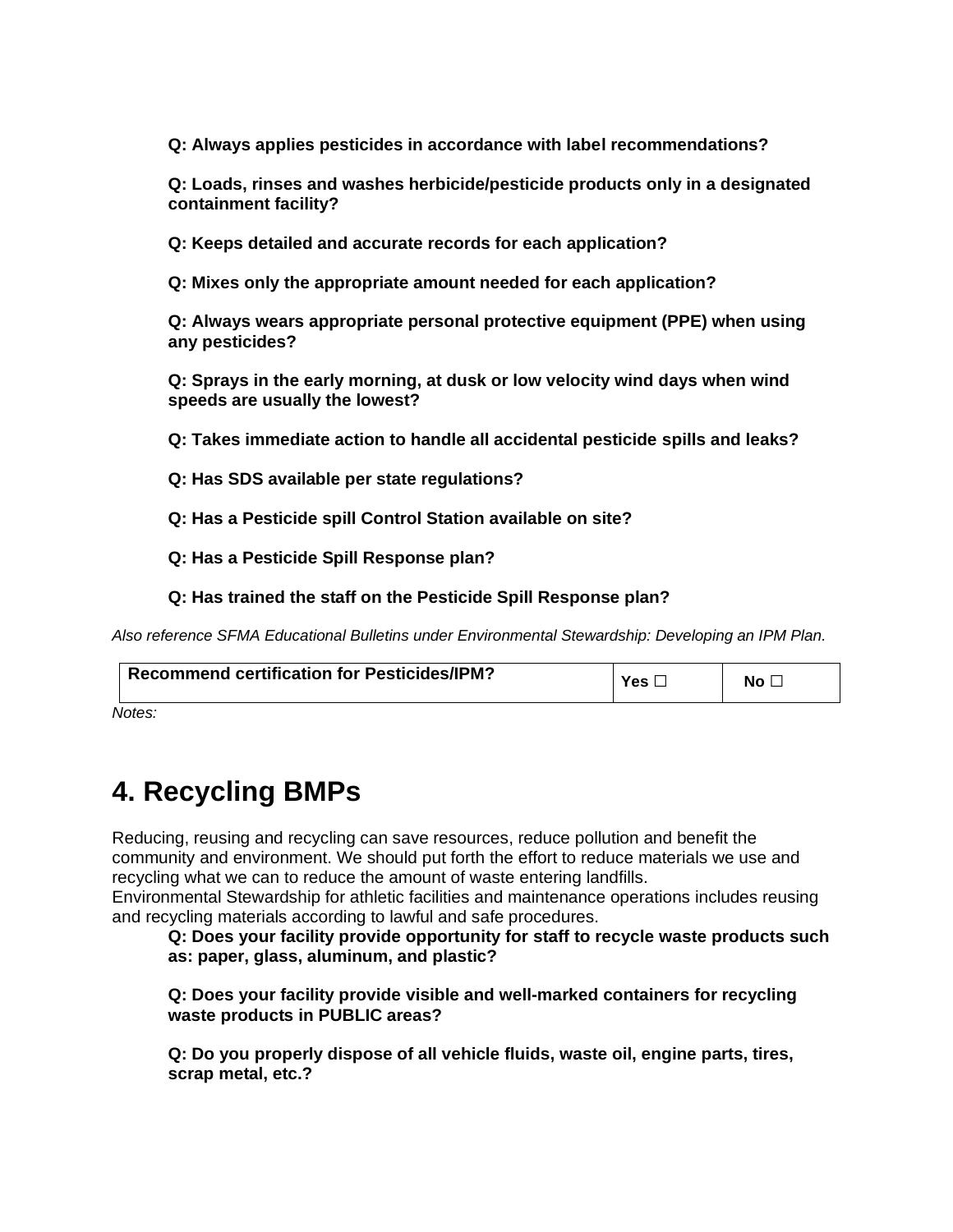| <b>Recommend certification for Recycling?</b> | Yes L | No <sub>1</sub> |
|-----------------------------------------------|-------|-----------------|
|                                               |       |                 |

Notes:

# 5. Composting BMPs

Compost is a product resulting from controlled biological decomposition of organic material that has been sanitized through the generation of heat and stabilized to a point where it is beneficial to plant growth. Compost is an organic material that can improve chemical, physical and biological characteristics of soils or growing media.

**Q: Conducts soil or plant tissue tests every two to three years to guide the application of the most beneficial compost for your situation**?

**Q: When using commercial compost products, always obtains a sample before applying to sports fields, or makes sure the product has been field tested by a university or used successfully by other field managers?**

**Q: Tills to an approximate 4 to 6" depth when used as a soil amendment prior to turfgrass establishment?**

**Q: Always has the compost laboratory tested to determine its composition and what supplements need to be added?**

**Q: When using to topdress established turfgrass, applications are conducted following core cultivation, as appropriate, in the spring and/or fall for maximum benefit?**

**Q: Does your facility or organization implement their own composting program of common raw materials such as coffee grounds, animal manure, leaves, grass clippings /yard waste, woodchips/sawdust, clean paper/cardboard, food waste from dining facilities?**

*Also reference SFMA Educational Bulletins under Environmental Stewardship: Compost Applications to Sports Fields.*

| <b>Recommend certification for Composting?</b><br>$\mathsf{v}_{\mathsf{es}}$ .<br>No. |
|---------------------------------------------------------------------------------------|
|---------------------------------------------------------------------------------------|

Notes:

# 6. Mowing BMPs

Standard mowing heights vary depending on grass species, sport, and the amount of maintenance the turfgrass receives.

**Q: Mows at a height that is optimal for healthy turfgrass?**

**Q: Reduces mowing frequency and raises the mowing height of cool-season grasses when hot, dry weather slows their growth rate?**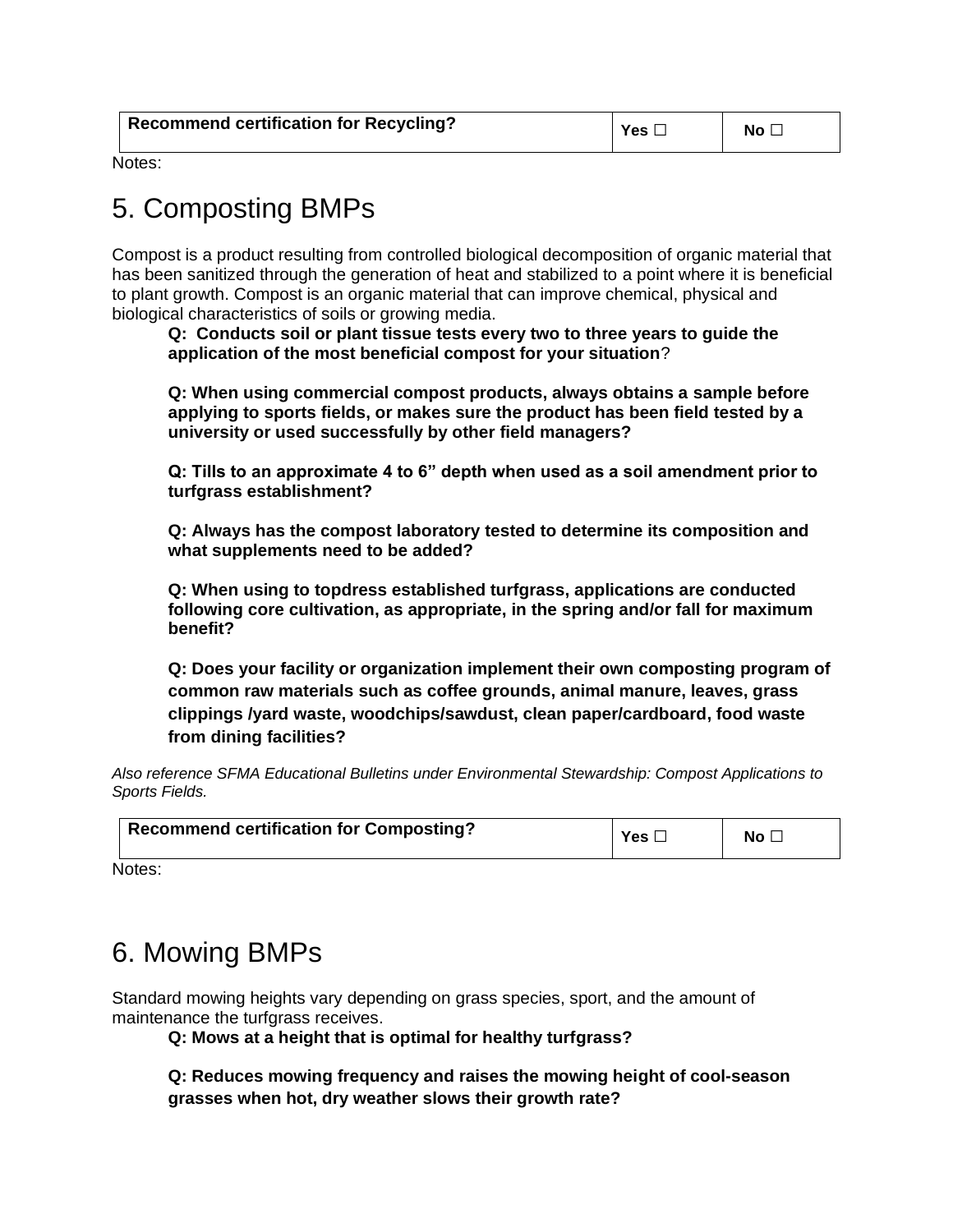The plant nutrients and organic material they contain play an important role in developing a healthy, productive environment for root growth.

#### **Q: Rarely removes grass clippings from mowed turfgrass areas?**

Grass develops a grain based on cutting direction, tending to lean towards the direction you mow. Alternating the pattern causes upright growth.

#### **Q: Changes the mowing pattern each time the turfgrass is mowed?**

Driving on wet turfgrass may cause long-term damage, such as wheel ruts and soil compaction, which can impact turfgrass health and recovery.

#### **Q: Avoids unnecessary vehicular and equipment traffic on wet turfgrass?**

#### **Q: Walks the site during wet conditions to do a visual inspection?**

Ragged cuts made by dull blades increase the chance of disease and pests. **Q: Keeps mower blades sharp and balanced.** 

Grass clippings that find their way in streams and drainage systems degrades water quality. **Q: Ensures that grass clippings do not have the potential to be washed into streams or drainage systems.** 

Trimming is performed by walk-behind mowers and line trimmers in areas that cannot be accessed by riding mowers.

#### **Q: Coordinates trimming to coincide with other mowing activities on the site.**

*Also reference SFMA Educational Bulletins under Field Management Bulletins.*

| <b>Recommend certification for Mowing?</b> |  | NΟ |
|--------------------------------------------|--|----|
|--------------------------------------------|--|----|

*Notes:*

# 7. Energy Conservation BMPs

The following BMPs reduce the "carbon footprint" of the facility. Energy savings means cost savings. Energy is a controllable cost and many organizations are realizing the cost benefits of energy reduction.

Energy efficient lighting includes compact fluorescents, T-8 Fluorescent, or LEDs/ replacement program. Lighting technologies can detect the presence or absence of people and turns lights on/off accordingly.

**Q: Uses lighting timers and/or occupancy sensors in facilities?** 

#### **Q: Uses energy efficient lighting?**

Clean energy technology includes biodiesel, liquid propane/LPG, compressed natural gas/CN, electric.

#### **Q: Uses clean energy technology?**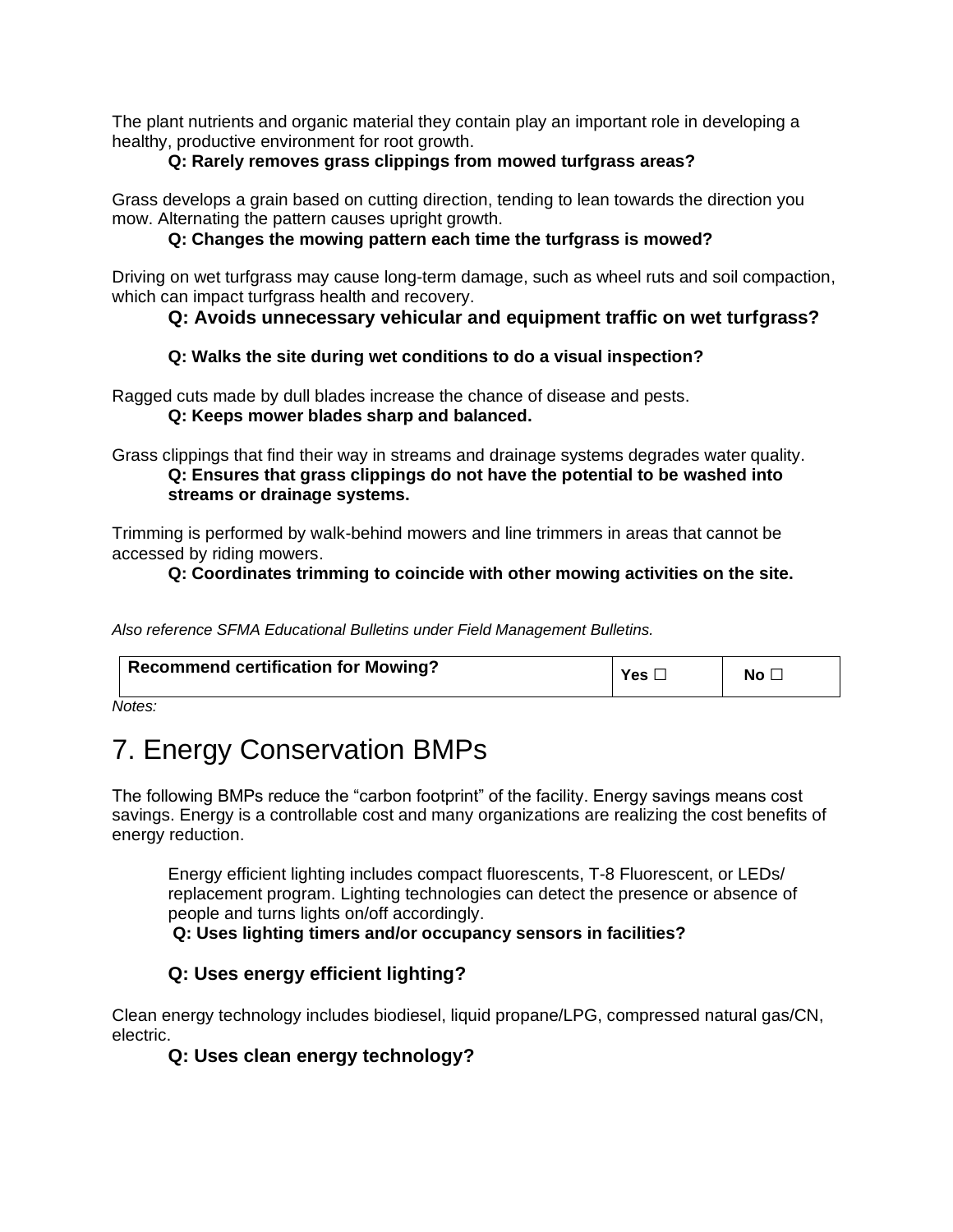Clean Diesel refers to the new Federal standards for diesel emissions. All new diesel motors are required to have this.

#### **Q: Uses clean diesel cars and trucks for lower levels of emissions?**

#### **Q: Uses alternative energy systems to provide and/or conserve energy such as solar systems, wind energy, geo-thermal energy at any facility?**

Energy Star is a U.S. Environmental Protection Agency program that identifies equipment, which is energy efficient and protects the environment (i.e. refrigerators/freezers).

**Q: Incorporates Energy Star Equipment throughout the facility.**

Energy consumption by heating, ventilation and air conditioning systems can be reduced through technology and maintenance.

**Q: Sets thermostats to the correct temperature depending upon season?**

**Q: Uses programmable thermostats?**

**Q: Changes filters regularly?**

**Q: Performs schedule maintenance on HVAC equipment, i.e. clean condenser and evaporator coils at least every six months?**

| Recommend certification for Energy Conservation? | Yes $\square$ | No l |
|--------------------------------------------------|---------------|------|
|                                                  |               |      |

Notes:

# 8. Shop Buildings and Storage Areas BMPs

Numerous activities are conducted in sports facilities' maintenance buildings and storage areas that can pose a threat to the environment. Also, they are sources of stormwater pollutants if BMPs are not in place to contain spills, manage trash, and handle non stormwater discharges. Best Management Practices are activities that support pollution prevention and good housekeeping. They also help maintenance facilities meet local regulations and improve their operations.

**Q: Conducts equipment and vehicle maintenance in an identified mechanics repair/parts storage area?** 

**Q: Conducts an ongoing maintenance program that identifies equipment and vehicles to be serviced regularly, either by hour usage or miles?**

**Q: Monitors equipment and vehicles for fluid leaks and places pans under the leaks to collect fluids until the leak can be fixed?**

**Q: Uses less toxic or non-toxic materials for cleaning, coating, and lubricating to prevent costly hazardous waste generation?**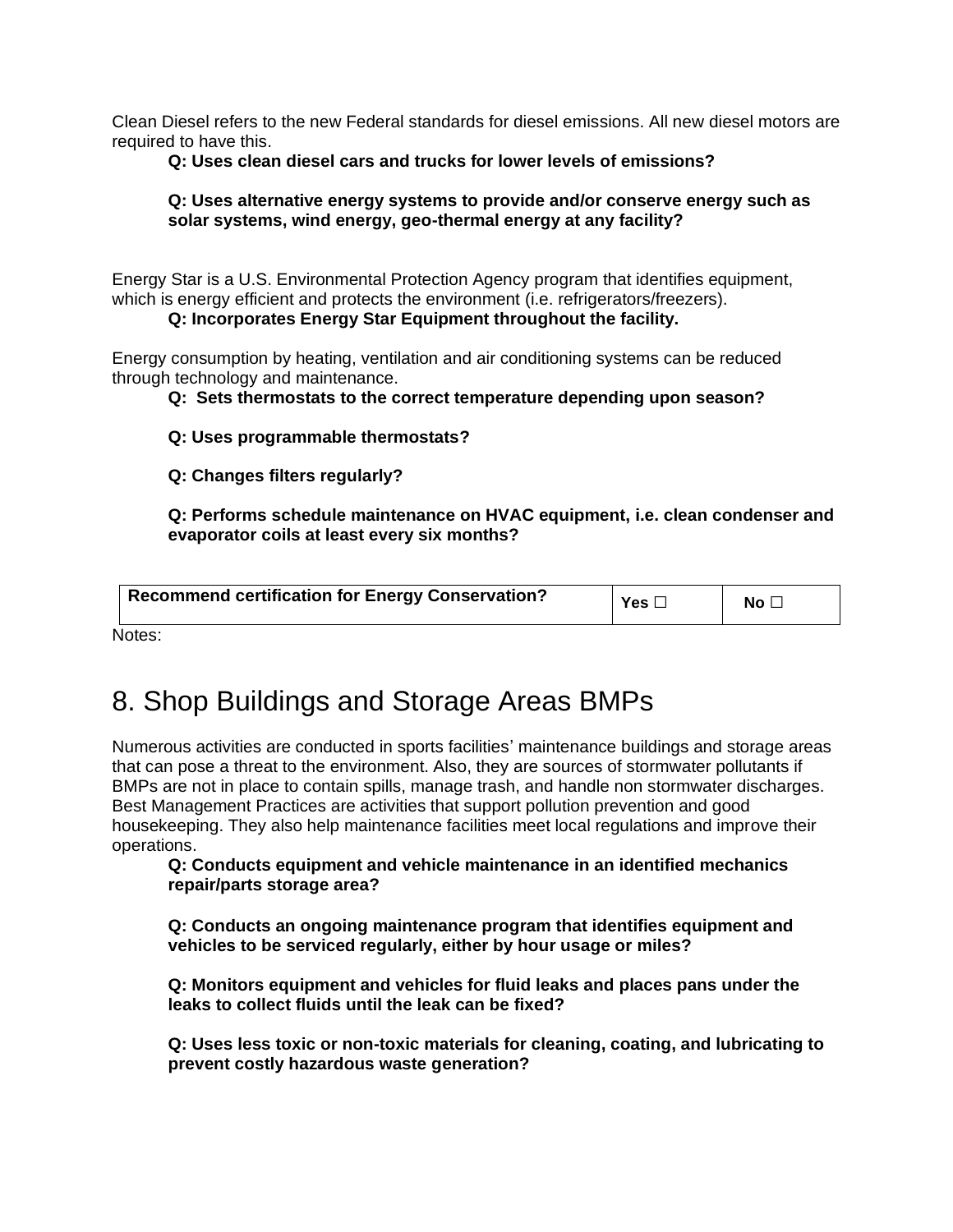**Q: Uses less toxic or non-toxic materials for cleaning, coating, and lubricating to prevent costly hazardous waste generation?**

**Q: Concentrates cleaning and disposal at a centralized station to confine solvents and other fluids to one area?**

**Q: Directs drip pans and draining boards to the solvent sink or holding tanks?** 

**Q: Keeps used fluids in recycling drums or hazardous waste containers until they can be disposed of properly?**

**Q: Uses local services to collect used liquids?**

**Q: Protects the environment in case of a natural disaster, spill or leak, by storing all chemicals in a chemical storage locker or containment area that is labeled, locked and limits access to unauthorized personnel?** 

**Q: Cleans up spills immediately using absorbent materials, such as kitty litter?**

**Q: Utilizes catch basin inserts to collect dirt, sand, grass clippings, and other contaminants in maintenance area drains that may be connected to stormwater systems?**

**Q: Reduces the amount of water used for cleaning equipment?**

**Q: Utilizes a system to recycle wash water for equipment wash areas?**

**Q: Directs wash water to the sanitary sewer?** *(Be sure to check sewer authority requirements for wastewater before discharge into the sanitary sewer)*

**Q: Recycles and/or properly disposes of all shop wastes: vehicle fluids, waste oil, tires, engine parts, scrap metal, etc.?**

*Q: Checks the fuel tank/station bi-annually for physical damage such as leaks, cracks, or scratches and to ensure it is in working condition?*

*Q: Has equipped the fuel tank/station with spill kits and an emergency shut off within 100 ft.?*

| <b>Recommend certification for Shop Buildings &amp; Storage</b><br>Areas? | Yes $\Box$ | No $\square$ |
|---------------------------------------------------------------------------|------------|--------------|
|---------------------------------------------------------------------------|------------|--------------|

Notes:

# 9. Irrigation & Water Quality Testing BMPs

When rainfall is insufficient and water resources become limited, the supplemental irrigation required to sustain plantings, such as turfgrass and other landscaping plants, is often the first to be placed on water use restrictions. When managing turfgrass and other landscaped areas,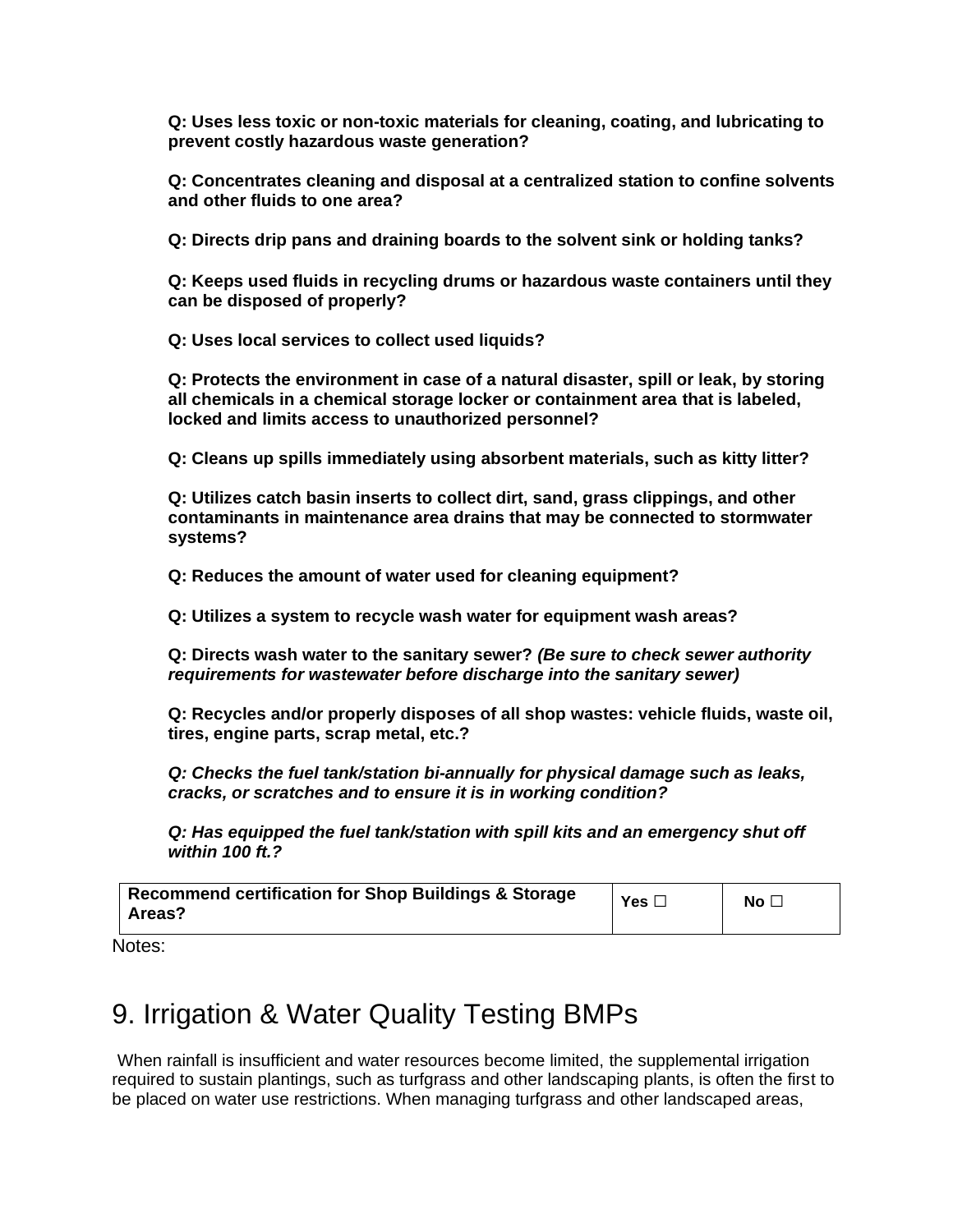reduce water use to the lowest possible level to conserve and protect our most precious natural resource. Always comply with local and state water use regulations and restrictions. Applying water responsibly can conserve resources and save money while still maintaining a healthy, safe turfgrass surface and aesthetically pleasing landscape. Due to constantly changing environments, a water quality analysis should be performed regularly to check for potential problems due to changes in pH, salinity, heavy metals, bicarbonates, micronutrients, and suspended solids.

*Q: Conducts an irrigation audit to maximize water use efficiency?*

#### *Q: Audit checks sprinkler head operation and output as well as irrigation distribution, uniformity, and pressure?*

*Q: Performs routine inspection of irrigation system for optimal working conditions?*

#### *Q: Maintains irrigation system in a manner that allows for efficient application of water. Inspect irrigation system for the following:*

- *Damaged sprinkler heads?*
- *Clogged nozzles?*
- *Leaks?*
- *Pressure Test?*
- *Arc alignment?*

Correct cultural practices minimize supplemental irrigation to the lowest level, while still maintaining acceptable turfgrass quality.

#### *Q: Considers the following when managing site:*

- *Mowing height?*
- *Soil and tissue testing?*
- *Nitrogen Fertility?*
- *Aeration?*
- *Herbicide Application?*
- *Wetting agents?*
- *Soil amendments/conditions?*

#### *Q: Waters plants only when needed?*

#### *Q: Considers the following technologies to improve irrigation efficiency:*

- *Evapotranspiration (ET) controllers?*
- *"SMART" controllers?*
- *Rainwater collection?*
- *Soil moisture sensors?*

#### *Q: Waters deeply and infrequently.*

#### *Q: Cycles irrigation so sprinklers run in shorter increments to give the water time to infiltrate into the soil?*